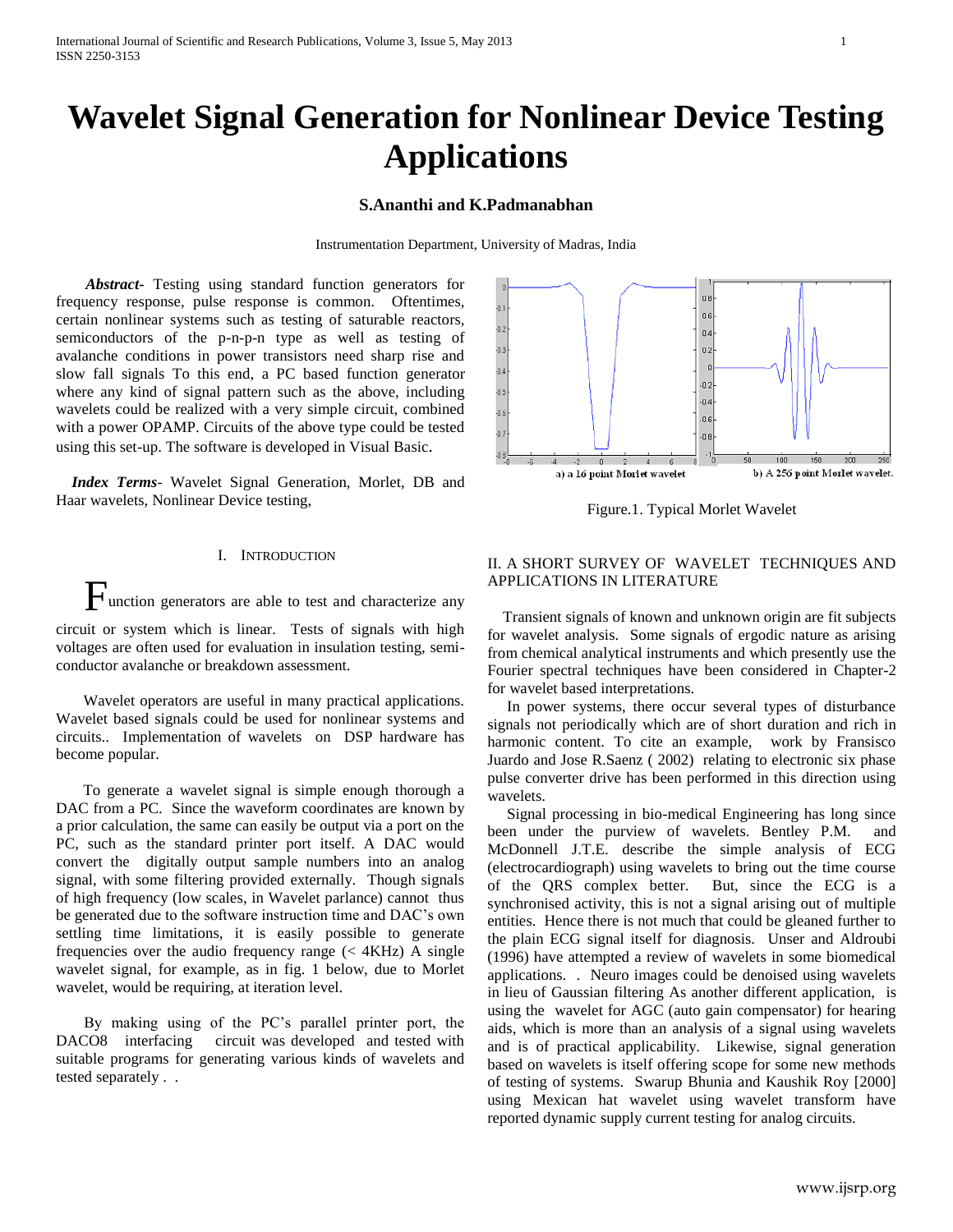In the field of EEG for neuropathology and disorders, there are quite many references. Some aim at EEG noise reduction for a better visual observational diagnostics. A fast wavelet transform for EEG, with a view to real time instrument observation, has been reported by Strichartz, R.D., (1993). Multi-resolution decomposition of EEG with a view to analyze local pathological patterns is very useful. Apart from denoising, another area has been in (automatic) identification of onset of spikes to aid in continuous patient monitoring. For a certain patient, from his past e.e.g. records, if a set pattern of spike and wave has been noted, a wavelet could be constituted and used for automatic matching with data from continuous monitoring. This is combined with an ANN in some work described by Tugla Kalayci et al (1995). Spike and seizure localization could also be possible using wavelets according to Steven J.Schiff et al (1994).

### III. PC BASED WAVELET SIGNAL GENERATION:

## *An 8-BIT HIGH-SPEED MULTIPLYING D/A CONVERTER DAC08 SERIES*

The DAC-08 series of 8-bit monolithic multiplying Digitalto-Analog Converters provide very high-speed performance coupled with low cost and outstanding applications flexibility. The compact size and low power consumption make the DAC08 attractive for portable and military aerospace applications



Figure. 2-Bit High-Speed Multiplying D/A Converter DAC Interface with Printer port

 A typical program for generating a signal (basic) for testing the DAC Port with a 50 Hz sinusoidal waveform. Was written in basic.

### IV PROGRAM TO GENERATE *DB* WAVELET

 By making the use of the coefficients stored with the above Matlab program in .XLS format, the program to develop the continuous DB wave was generated and checked on the output of the DAC port. By making use of the same

program, the other DB 7,db8,DB15 were generated and tested

 By using printer port, the DACO8 interfacing circuit was developed and tested with suitable programs for generating various kinds of wavelets and tested separately. A DSP based wavelet signal generation is also suggested for generating the analog wavelet signal for use with non linear device testing purpose .

## V TESTING FOR NON LINEARITY IN CIRCUITS USING MORLET WAVELET

With a suitable Power OPAMP, the wavelet signal generated can be amplified to any voltage or power level. The principles of testing simple semiconductor devices are outlined below.





Fig.4a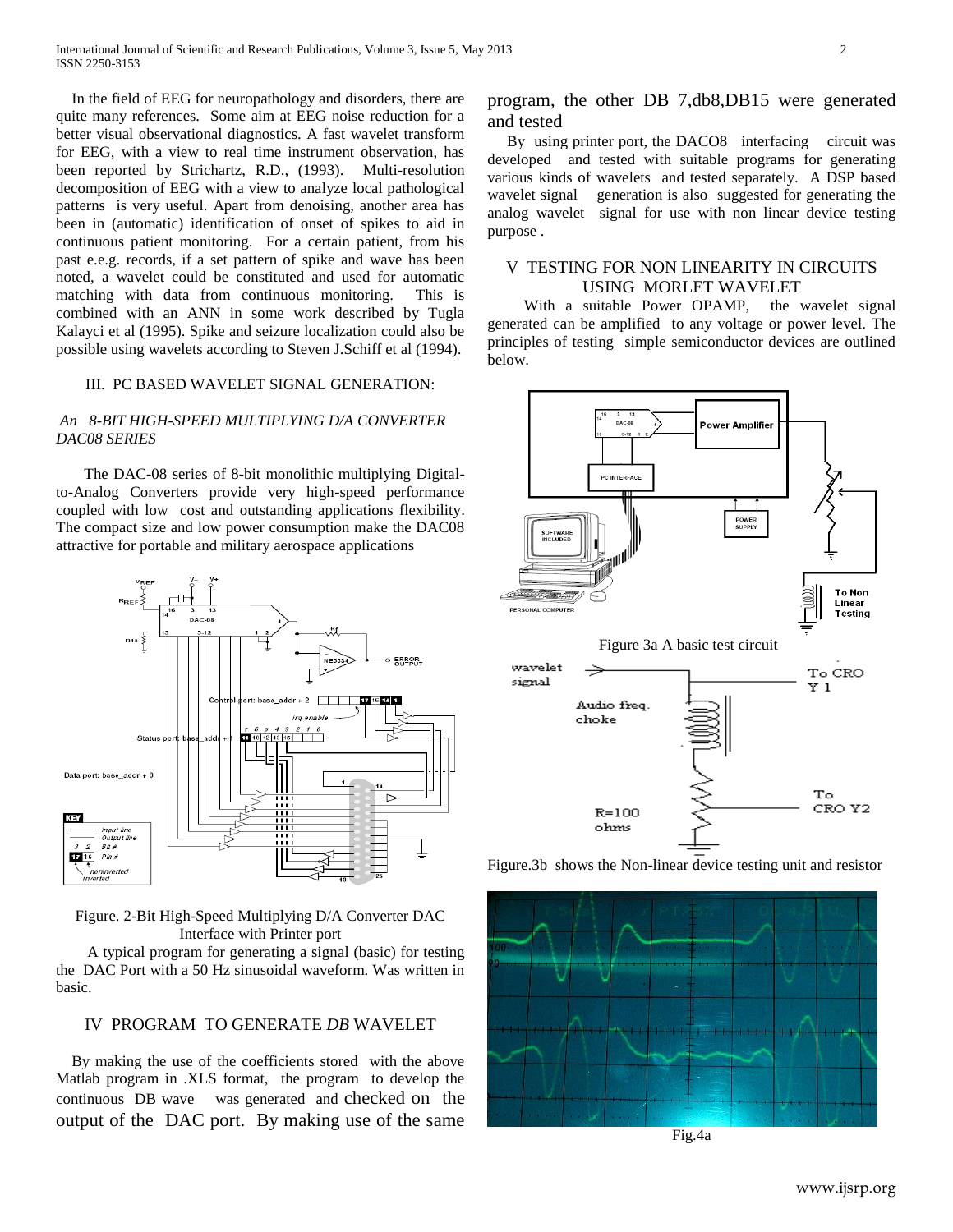

Figure 4.a shows the oscillogram of the Morlet wavelet signal repeatedly applied to a circuit of nonlinear nature. Here, an inductor of iron core using an audio frequency transformer's winding is in series with a wire- wound resistor. The current in the circuit is measured by the oscillogram (Fig.4.b).

It shows that at the peak central wave, there is an effect of saturation. Additionally some low level oscillations are also present in the inter-wavelet gap period.

 During the first oscillation (sinusoidal ) of the Morlet wavelet, the waveform for current is not distorted. Thus, the level at which the saturation effect occurs is detected while slowly increasing the amplitude of signal. In one cycle of the wave, this detection is possible. Any possible damage to the device is thus reduced. If a continuous sine wave signal were applied, the saturation on the several cycles – since we cannot apply a single sine wave will cause worse effects if the device is not able to withstand that voltage level.

 The low level oscillation midway between the two wavelets in the above figure indicates how the wavelet signal resonates with the inductor for this frequency input. This is not any resonation, but still the effect is noted. In another test, when the frequency of the wavelet was increased (through the program) slowly, these oscillations rose up at a certain point. Then, it is easy noted that the choke has ringing as shown in Fig 4.4 at this frequency due to its winding stray capacitances. If this frequency is further increased, it was found that the OPAMP output is not able to sustain the signal because of the coupling capacitor from the same to the circuit.

# VI. DEVICE TESTING MAKE EASY BY WAVELETS AND RESULTS

 It is easy to identify defects in semi-conductor devices in this method, rather than by sinusoidal or pulse excitation, even if there is mild leakage. Non linearity is immediately noticeable from the current waveform. The following pictures illustrate the principle typically for forward biasing zener with .different resister values, testing both silicon and germanium junctions of transistors with a good and a defective components. in the results.

**Green LED** forward Bias:

Decoupling capacito  $\ddotplus$  $\rightarrow$ Green 1K LED **Green LED forward Bias Zener Diode Testing** Decoupling capacitor 41  $Z$ ener +  $1K$ 



Fig. Base -Collector junction of silicon (2N5172) transistor +150 ohms Figure 5. shows the Oscillogram of the typical Non-linear components under test



Fig. Shows the Base collector junction of silicon ( $2N5172$ ) transistor + 150 ohms Emitter - Base junction silicon Transistor



Defective B-C Junction Silicon alloy diffused Transistor



Fig. Germanium Transistor B-C Junction (Shows reverse Leakage) Figure.6 Shows the defective transistors tested with the given wavelet signal along with the oscillograms